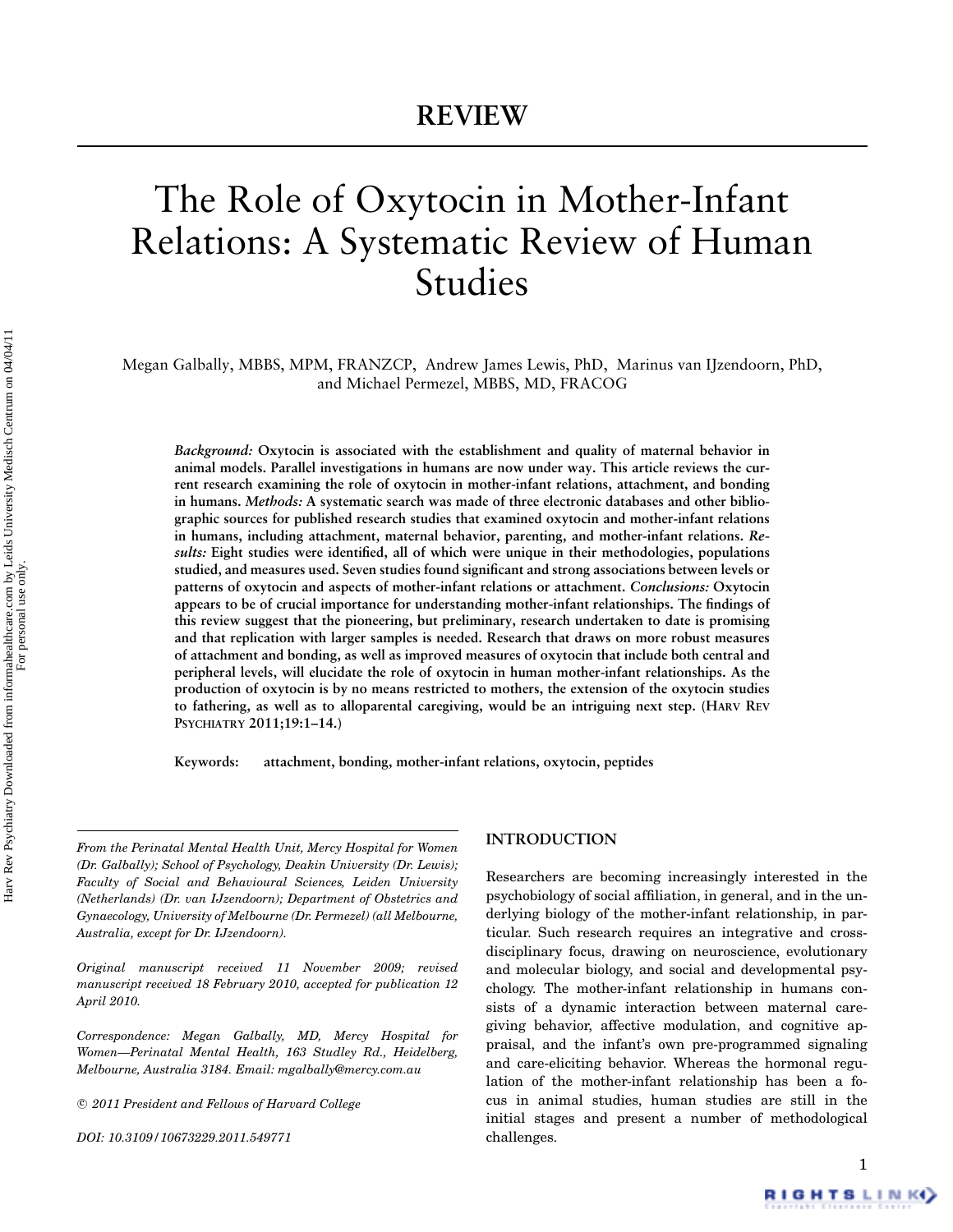Although various related neuropeptides regulate social behavior in vertebrates, oxytocin (OT), along with vasopressin (AVP), evolved with the mammalian linage as a regulator of socio-sexual and reproductive behavior.<sup>1</sup> It has been postulated that OT and AVP have distinct and perhaps even opposing functions, with AVP playing a role in homeostatic regulation of fluid, temperature, and functioning of the cardiovascular and autonomic nervous systems.2 Through the activation of these systems, AVP may lead to an increase in arousal, attention, and aggression, whereas OT is thought to be more involved in the regulation of prosocial behaviors (with the consequence, for example, that OT may inhibit the actions of AVP during periods such as pregnancy and lactation).2 Substantial animal research has examined the role of OT in maternal behavior and bonding.<sup>3</sup> Studies in rats, mice, heifers, pigs, and sheep have found an association between OT and maternal behavior.<sup>4−8</sup> Specifically, rat studies using various methodologies have consistently shown an association between OT and maternal behavior. A study of rat pups given either OT or an OT antagonist found that the pups who received OT later (as adults) provided more maternal care to their offspring.<sup>9</sup> In another rat study, maternal care received in infancy was shown to alter central OT receptor expression in the adult rat brain, which, in turn, altered stress activation of the hypothalamic-pituitary-adrenal axis.9 The most compelling rat studies—which suggest an application to humans—are those showing that rats that have received good maternal care and experienced only brief separations in early infancy have higher OT receptor binding in specific areas of the brain while lactating (the bed nucleus of the stria terminalis, the medial preoptic area, and the lateral septum) than those who received poor maternal care or longer separations as infants.<sup>10</sup>−<sup>12</sup> Further, in studies of adult female rats that have not had litters, those that received good maternal care in their infancy, when compared to those that did not, had a quicker onset of maternal behavior when exposed to pups and were more responsive to pups. $10$  These same rats also had increased estrogen-induced OT receptor levels in the medial preoptic area when they had received higher maternal care in infancy,<sup>10</sup> indicating that a possible model for variations in the quality of maternal care and behavior from one generation to the next is that it is mediated neurobiologically by alterations in the OT system.

Translating observations and findings from animal research into understanding human maternal behaviors is not straightforward. Cross-species comparisons always need to be mindful of differences in the biological function of seemingly analogous behavior. More generally, direct comparison of the reproductive and parenting strategies of humans and other species is often difficult. At the measurement level, for instance, many studies use the licking grooming/archedback nursing standard to assess maternal behavior in rats,<sup>11</sup>

whereas human caregiving is typically investigated through the direct observation of diverse interactive behaviors between infant and mother, as well as by self-report and interview measures seeking to elicit the underlying psychology of caregiving. Psychological measures focus on wideranging aspects of mother-infant relations, from maternal behaviors and cognitions, to maternal sensitivity,<sup>13</sup> maternal mind–mindedness (that is, a mother's capacity to treat her infant as an individual with a mind and with a capacity for intentional behavior), $14-16$  and attachment behaviors in the infant (or the entire attachment behavioral system).<sup>13</sup> In addition, whereas the patterns of early caregiving behavior in animals who show parental care tend to vary within a narrow range, human maternal behavior varies widely according to culture,<sup>17</sup> age,<sup>18</sup> circumstances around delivery,<sup>19,20</sup> social supports in the postpartum, $20$  and even neurobiological factors.

A central factor in shaping early maternal behavior in humans is that, at birth, humans are among the most developmentally immature of all primates and thus require significant parental care after birth.<sup>21</sup> Their vulnerability also makes human neonates highly sensitive to their postnatal caregiving environment. Key aspects of infant brain development are "experience expectant" and "experience dependent," with the consequence that the sensitivity of the caregiving is crucial for healthy development.22*,*<sup>23</sup> The capacity of women to provide early maternal care, however, varies significantly across the population. Poor or unstable early care results in persisting difficulties in forming and maintaining social relationships and in increased vulnerability to depression, anxiety disorders, substance abuse, personality disorders, and adult physical health disorders.<sup>24−27</sup> The quality of a woman's own early maternal care may influence her capacity to provide maternal care;<sup>28</sup>*,*<sup>29</sup> a woman's rejection by her mother in childhood is correlated with her own infant's physical avoidance of his or her mother after a brief separation.<sup>29</sup> Despite such findings, however, the mechanism in humans that ensures responsive and intensive maternal care is as yet unclear, as is the reason why mothers vary so widely in their capacity to provide such care. A biological proposition involving neuroendocrinological processes such as alterations in OT functioning have been extrapolated from findings in animal research and proposed by prominent researchers such as Insel,30 but human studies remain limited.

In humans, OT has been shown to be associated with delivery,  $31$  lactation,  $31$  mood regulation,  $32$  sexual functioning,  $33$  and parenting behaviors. <sup>21</sup> Emerging studies are providing ever stronger evidence of a link between OT functioning in humans and mother-infant relations. One idea is that increased OT levels across pregnancy facilitates postnatal maternal behavior and the formation of an emotional bond between mother and infant in humans by acting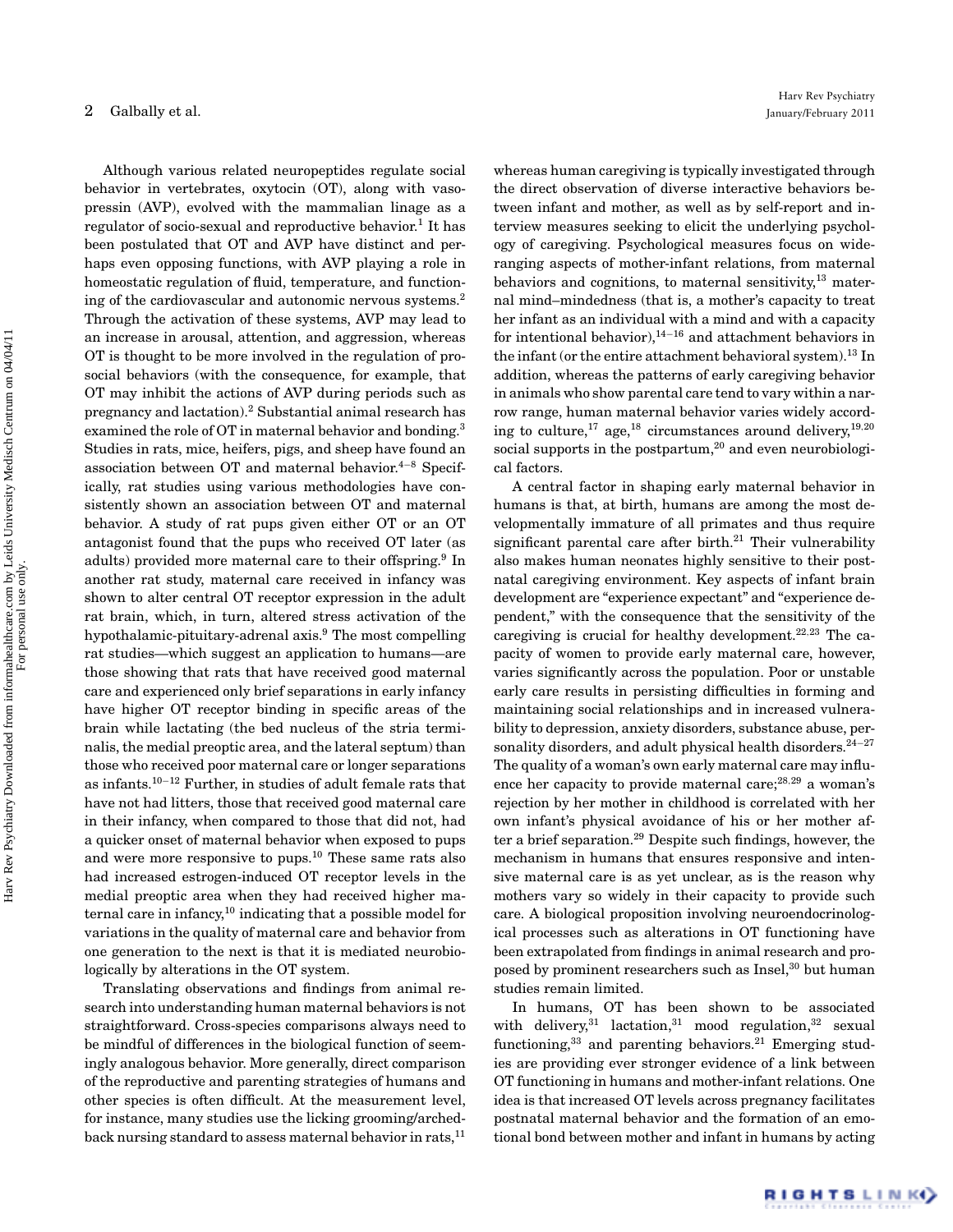to reduce anxiety and to ameliorate responses to external stresses. Mothers who have a less anxious state of mind are more able to increase their focus on infant care,<sup>34−36</sup> regulate their mood,32*,*37*,*<sup>38</sup> and recognize and respond effectively to nonverbal infant cues in the context of a social learning and reward system.<sup>39</sup> Despite the strong animal models for the role of OT in maternal behavior, one of the key questions in understanding the psychobiology of human caregiving and attachment is the degree to which the considerable variation in maternal caregiving can be accounted for through similar biological mechanisms such as the mediating role of OT. Another key question is the extent to which human pregnancy neurobiologically primes a mother for the demanding role of postnatal maternal caregiving and the degree to which this process is influenced by changes in the production and metabolism of OT during the perinatal period.

This review aims to examine the current literature available on OT and mother-infant relations in humans. Given the difficulty in delineating the different aspects of motherinfant relations and the novelty of this research area, we included OT studies on attachment, bonding, and motherinfant relations.

## **METHODS**

#### **Literature Search**

A systematic search was undertaken of the electronic databases PsycInfo, EMBASE, and MEDLINE covering the periods 1967–2009, 1980–2009, and 1950–2009, respectively. Key search terms included: maternal behavior, mother-infant relations, object attachment, oxytocin, parenting, and reactive attachment disorder. The search was limited to English-language and human studies. The reference lists of all identified articles were searched for relevant articles. The search also included all relevant textbooks.

**Inclusion/exclusion.** All abstracts of articles identified in the electronic data base search were reviewed. Studies included were those of original research that investigated in some way the relationship between OT and mother-infant relations in humans. Studies were excluded if they were theoretical discussions of the role of OT, reviews of the literature on the topic, or articles based exclusively on animal research on OT.

**Studies.** A total of 69 abstracts was identified, of which 8 studies remained after the inclusion and exclusion criteria were applied. A significant proportion of the abstracts identified were either review articles examining theoretical aspects or discussions of animal research.

# **RESULTS**

All eight studies examined distinctly different aspects of the role of OT in mother-infant relations. The studies are presented in Table 1. The studies were all published in the past five years—which indicates the novelty of this area of research. The methodology of the identified studies varied considerably. The study populations ranged from pregnant women, mothers, children, and young women and men. The studies also varied in the particular aspect of mother-infant relations examined: from maternal sensitivity to maternalfetal attachment, early separation, and maternal behaviors and cognitions. In addition, the method for collecting and analyzing OT levels varied from plasma to urine and also in the assay technique—which makes comparisons difficult and precludes meta-analytic synthesis of the findings.

## **Pregnant and Postpartum Women**

Two studies examined the same sample of pregnant women across three time points—early pregnancy, third trimester of pregnancy, and one month postpartum—using a longitudinal design. The first study, by Levine and colleagues, <sup>43</sup> examined OT across pregnancy and the early postpartum in relation to postpartum maternal behavior and cognitions. The second study, by Feldman and colleagues,<sup>45</sup> examined OT across pregnancy and the early postpartum in relation to maternal-fetal attachment.

In the first study, Levine and colleagues $43$  examined  $62$ pregnant women across pregnancy and first month of the postpartum. Plasma levels of OT were taken in the first and third trimesters, and in the early postpartum. In the third trimester the Maternal-Fetal Attachment Scale<sup>44</sup> (MFAS) was completed. This study found a wide range of levels of OT across the sample, confirming previous studies that suggest that there is no established range for OT in pregnant and postpartum women.54 Levine and colleagues did identify, however, five distinct typologies for patterns of change in OT levels across pregnancy and early postpartum: levels that remained stable, that decreased, that increased across pregnancy but dropped in the early postpartum, that dropped across pregnancy but increased in early postpartum, and that steadily increased across the three time points. In comparing those with increasing, decreasing, and flat OT levels, the researchers found that increasing levels across pregnancy rather than the actual level across pregnancy was the best hormonal predictor of higher scores on the MFAS in the third trimester.

The MFAS has six subscales: differentiation of self from fetus, interaction with the fetus, attributing characteristics and intentions to the fetus, giving of self,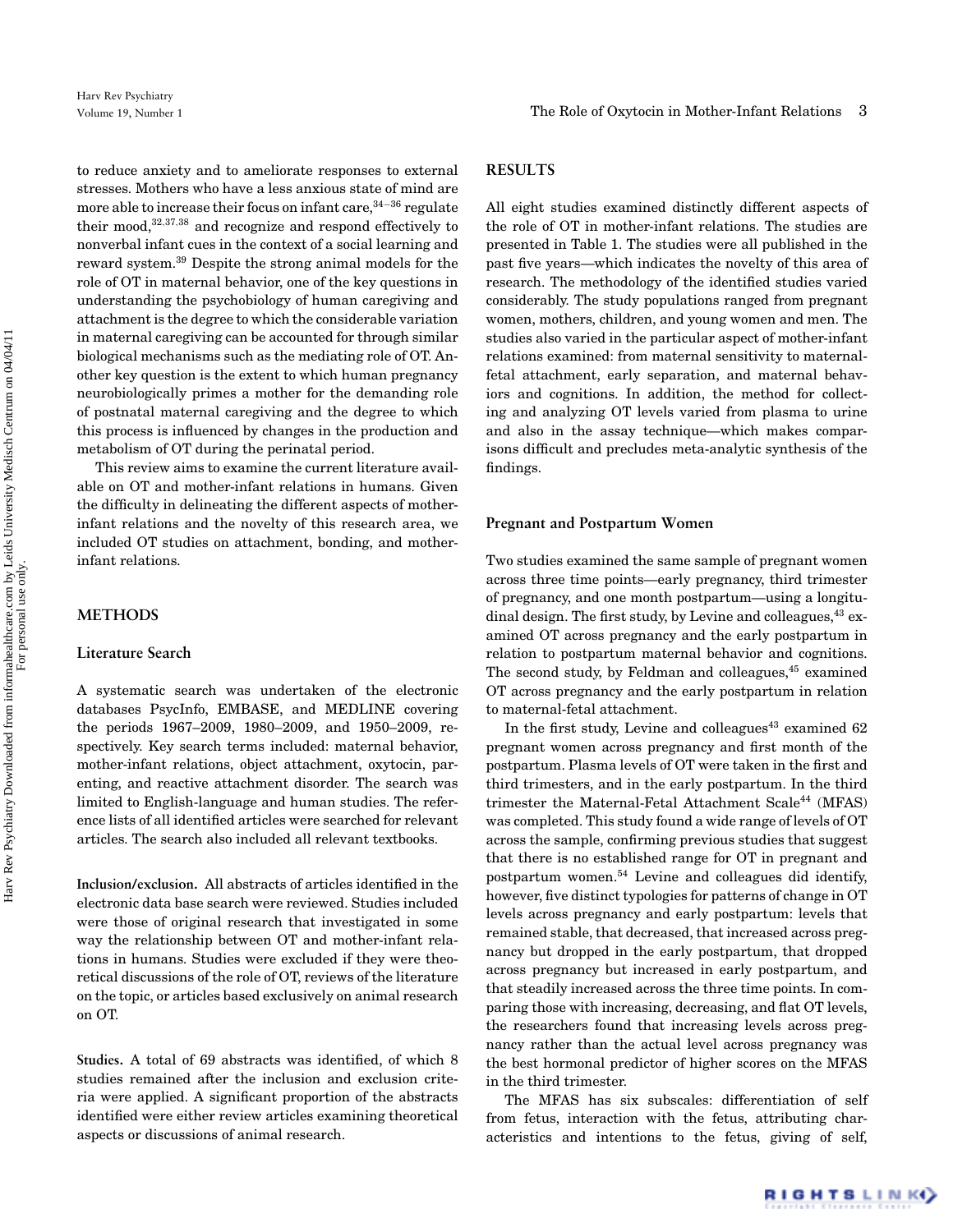| Study                                | Design                                                                                                                                                                                           | Sample                                                                                                                                                                                                                                                                  | Method of OT<br>measurement                                                                                                                                                                                                                                  | psychological measures<br>Attachment & other                                                                                                                                                     | Results                                                                                                                                                                                                                                                            | aspect of parent-infant<br>Effect size for OT & an<br>relationship                                                                                                                                                                                                         |
|--------------------------------------|--------------------------------------------------------------------------------------------------------------------------------------------------------------------------------------------------|-------------------------------------------------------------------------------------------------------------------------------------------------------------------------------------------------------------------------------------------------------------------------|--------------------------------------------------------------------------------------------------------------------------------------------------------------------------------------------------------------------------------------------------------------|--------------------------------------------------------------------------------------------------------------------------------------------------------------------------------------------------|--------------------------------------------------------------------------------------------------------------------------------------------------------------------------------------------------------------------------------------------------------------------|----------------------------------------------------------------------------------------------------------------------------------------------------------------------------------------------------------------------------------------------------------------------------|
| Fries et al.<br>$(2005)^{40}$        | hormonal response to<br>either their mother<br>Experimental design<br>groups measuring<br>interactions with<br>with case-control<br>social & physical<br>or an unfamiliar<br>female stranger     | neglect & were raised<br>not experienced early<br>neglect were used as<br>in an orphanage for<br>7-42 months (mean<br>a demographically<br>$= 16.6$ ) from birth<br>21 children who had<br>experienced early<br>matched control<br>18 children had<br>$n = 39$ children | urine samples; urine<br>samples also taken<br>OT & AVP measured<br>Urinary OT & AVP:<br>separate 12-hour<br>with HPLC-UV<br>after set tasks<br>baseline via 4                                                                                                | was for 30 minutes &<br>mothers & strangers<br>included regularly<br>timed affectionate<br>Interaction with<br>interactions                                                                      | had higher OT levels<br>following interaction<br>experienced neglect<br>$(F(1,37) = 3.91; p =$<br>biological parents<br>with mother than<br>those who had<br>Those reared by<br>.056)                                                                              | when interacting with<br>mothers: Cohen's $d =$<br>moderately lower OT<br>levels than controls<br>their current foster<br>Children raised in an<br>orphanage showed<br>$65; r = .31$                                                                                       |
| et al. $(2007)^{41}$<br>Meinlschmidt | administration of OT<br>Experimental design<br>or placebo control<br>with case-control<br>Double-blind:<br>intranasal<br>groups                                                                  | university students<br>$n=19$ German male<br>9 with early parental<br>(age range, 20-28<br>10 matched controls<br>separation<br>group<br>yrs                                                                                                                            | administration of OT<br>oxytocin) at 4:30 pm<br>minute before, then<br>Salivary cortisol was<br>minutes after, OT<br>$(24\ {\rm IU}\ {\rm synthetic}$<br>measured using<br>immunoassay 1<br>administration<br>5, 15, 25, 8, 35<br>fluorescence<br>Intranasal | prolonged separation<br>measured with items<br>divorce or separation<br>Experience of parental<br>Susman (1988) <sup>42</sup><br>from one parent<br>Pennebaker &<br>derived from<br>resulting in | OT application resulted<br>in decline on cortisol<br>"attenuated decline"<br>in subjects who had<br>experienced EPS<br>in controls but                                                                                                                             | with very large effect<br>significant difference<br>cortisol increased in<br>group to controls on<br>OT-induced change in<br>reduced in controls<br>an index of cortisol<br>Comparison of EPS<br>size: Cohen's $d =$<br>EPS subjects &<br>change showed<br>$1.30; r = .54$ |
| Levine et al.<br>$(2007)^{43}$       | different typologies of<br>$(1st & 3rd$ trimester<br>OT levels over the 3<br>over 3 time points<br>postpartum), with<br>Longitudinal study<br>determination of<br>& up to 1 month<br>time points | Mean age $= 28.2$ yrs,<br>49% primagravidas<br>$n=62$ pregnant,<br>healthy Israeli<br>$SEM = .62$<br>females                                                                                                                                                            | Plasma OT measured<br>with OT EIA kit                                                                                                                                                                                                                        | $(1981)^{44}$ (total score<br>from 24 items)<br>MFAS (Cranley                                                                                                                                    | OT across pregnancy<br>levels with MFAS at<br>flat profiles $(F\ (2,42)$<br>Group with increasing<br>either early or late<br>with decreasing or<br>correlations of OT<br>had higher MFAS<br>scores than those<br>$= 8.67; p < .001$<br>No significant<br>pregnancy | correlation between<br>attachment & OT<br>maternal-fetal<br>levels across<br>No significant<br>pregnancy                                                                                                                                                                   |

Table 1. Studies of Oxytocin and the Mother-Infant Relationship in Humans **Table 1. Studies of Oxytocin and the Mother-Infant Relationship in Humans**

Harv Rev Psychiatry Downloaded from informahealthcare.com by Leids University Medisch Centrum on 04/04/11 For personal use only.

Harv Rev Psychiatry Downloaded from informahealthcare.com by Leids University Medisch Centrum on 04/04/11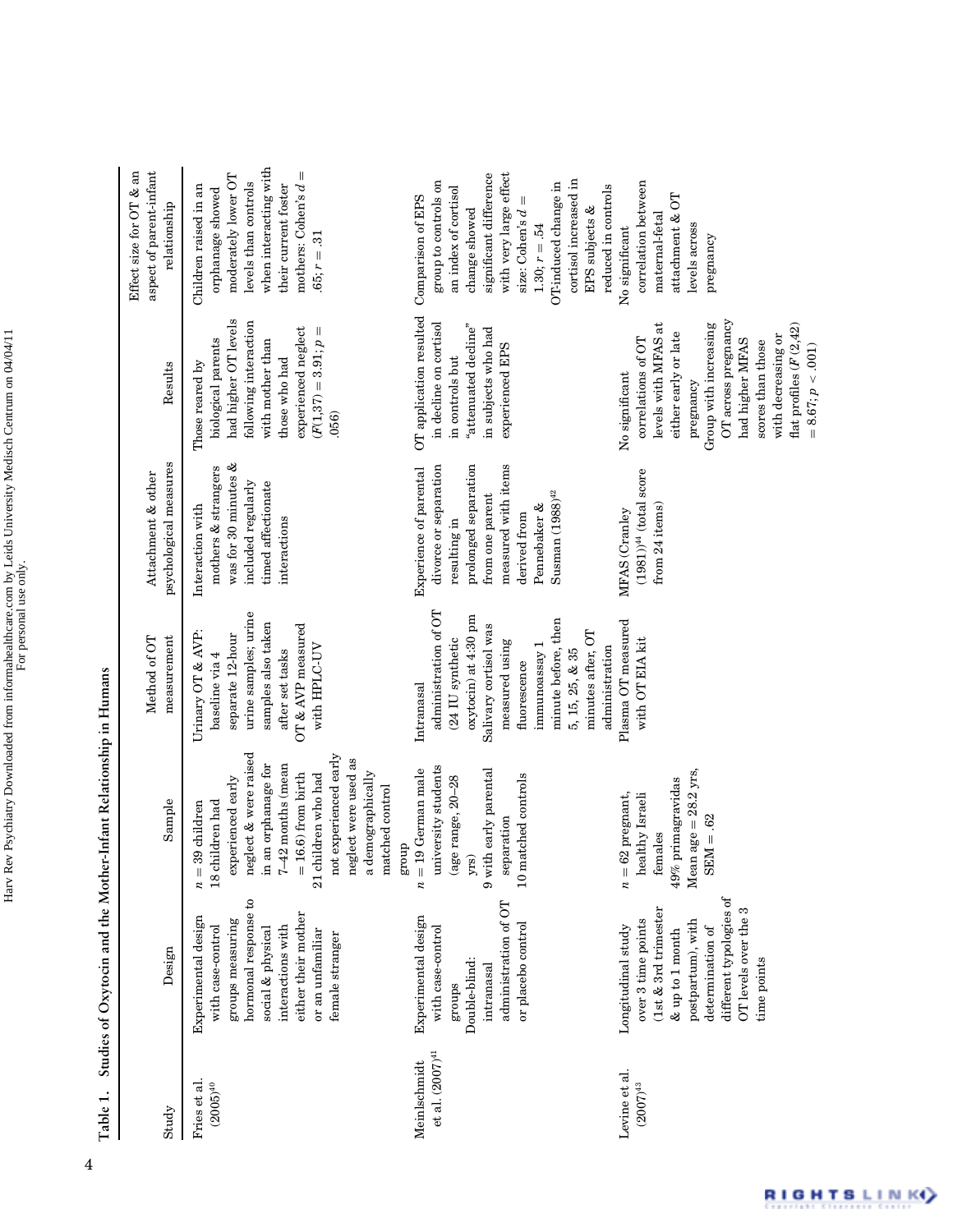| Feldman et al.                 | Longitudinal study                                                                                                                                                                                                                      | $n = 62$ pregnant,                                                                                                                                                | Plasma OT measured                                                                                              | 15 minutes of                                                                                                                                                                                                                              | OT levels in postpartum                                                                                                                                                                                                                                                                                                                                                                         | Correlation between                                                                                                                                                                        |
|--------------------------------|-----------------------------------------------------------------------------------------------------------------------------------------------------------------------------------------------------------------------------------------|-------------------------------------------------------------------------------------------------------------------------------------------------------------------|-----------------------------------------------------------------------------------------------------------------|--------------------------------------------------------------------------------------------------------------------------------------------------------------------------------------------------------------------------------------------|-------------------------------------------------------------------------------------------------------------------------------------------------------------------------------------------------------------------------------------------------------------------------------------------------------------------------------------------------------------------------------------------------|--------------------------------------------------------------------------------------------------------------------------------------------------------------------------------------------|
| $(2007)^{45}$                  | continuing to follow<br>the same sample &<br>$(2007)^{43}$ (see above)<br>measures reported<br>Additional postnatal<br>same assessment<br>time points as in<br>Levine et al.                                                            | $(2007))^{43}$ (see above)<br>Mean age $= 28.2$ yrs,<br>49% primagravidas<br>(same sample as<br>healthy Israeli<br>Levine et al.<br>${\rm SEMI} = .62$<br>females | Levine et al. $(2007))$ <sup>43</sup><br>(same method as<br>with OT EIA kit<br>(see above)                      | structured interview<br>Version (Feldman et<br>Behavior-Newborn<br>Parent Thought &<br>(Yale Inventory of<br>postpartum coded<br>interaction in the<br>using the Coding<br>al. $(1999))^{46}$ & a<br>Interactive<br>first month<br>Action) | OT levels in 1st trimester<br>of pregnancy related to<br>monitoring $(r=.34; p$<br>$p < .05$ ), attachment<br>representations $(r =$<br>representations $(r =$<br>monitoring $(r = .42;$<br>$.35; p < .01$ ), infant<br>.28; $p <$ .05), infant<br>behavior ( $r = .25$ ; $p$<br>related to maternal<br>postnatal maternal<br>behavior $(r=.28;$<br>.04), attachment<br>$p < .001)$<br>$< .01)$ | pregnancy OT levels<br>29<br>interactions: $r = .35$<br>Correlation between<br>levels & postnatal<br>interactions: $r =$<br>postpartum OT<br>mother-infant<br>mother-infant<br>& postnatal |
| $(2007)^{47}$<br>Tops et al.   | double-blind design<br>present study, as if<br>cortisol or placebo<br>(only the placebo<br>the study used a<br>Administration of<br>within-subjects,<br>reported in the<br>cross-sectional<br>condition was<br>Experimental,<br>design) | Normal cycling or oral<br>contraceptive pill<br>Mean age $= 41$ yrs,<br>premenopausal<br>Dutch females<br>8 healthy,<br>$\frac{7}{1}$<br>$n=1$<br>$\mathbf{g}$    | Plasma OT measured<br>Cortisol, ACTH, OT<br>immunoassay<br>using radio                                          | ${\rm (Cloninger~(1994))^{48}}$<br>Also administered the<br>subscale of the TCI<br>5-item attachment<br><b>STAI</b>                                                                                                                        | Attachment correlated to<br>No other subscales of the<br>$OT(r = .59; p < .01)$<br>TCI were correlated<br>with OT level                                                                                                                                                                                                                                                                         | between attachment<br>controlling for state<br>Partial correlation<br>& OT level after<br>anxiety: $r = .71$                                                                               |
| Gordon et al.<br>$(2008)^{49}$ | Cross-sectional                                                                                                                                                                                                                         | $n = 45$ male & female<br>Mean age $= 24.63$ yrs,<br>students who were<br>Israeli university<br>romantically<br>unattached<br>$= 3.16$<br>SD                      | Single sample collected<br>OT ELISA plasma kits<br>for OT, ELISA saliva<br>in the afternoon<br>kit for cortisol | al. (1998)) <sup>50</sup> (18-item<br>anxiety, & avoidance<br>Also used STAI, BDI,<br>Styles (Brennan et<br>using attachment,<br>self-report, scored<br>Adult Attachment<br>mother & father<br>PBI (average of<br>dimensions)<br>scores)   | with PBI (mother care:<br>$r = .42$ , $p < .01$ ; father<br>$(r = -.38; p < .01)$ but<br>the Adult Attachment<br>depression on the BDI<br>OT positively correlated<br>OT level was negatively<br>associations found on<br>care: $r = .36$ , $p < .05$ )<br>not with anxiety<br>associated with<br>No significant<br>Styles                                                                      | Correlation of OT level<br>& parental bonding:<br>$r = .39; p < .01$ (as<br>scores on the PBI)<br>mother & father<br>an average of                                                         |
|                                |                                                                                                                                                                                                                                         |                                                                                                                                                                   |                                                                                                                 |                                                                                                                                                                                                                                            |                                                                                                                                                                                                                                                                                                                                                                                                 | (Continued on next page)                                                                                                                                                                   |

5<br>RIGHTSLINK()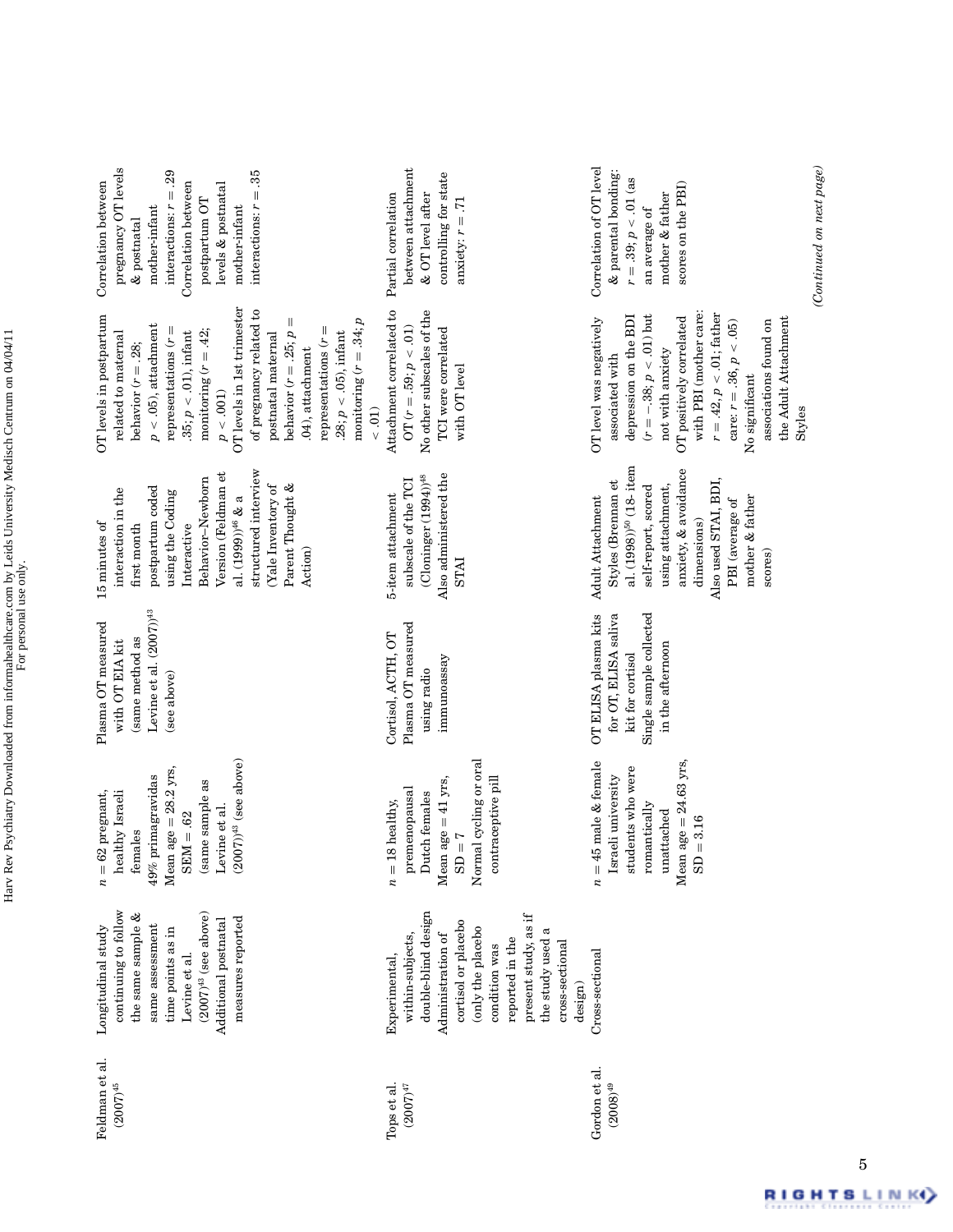| Effect size for OT &<br>parent-infant<br>relationship<br>an aspect of | over 4 time points:<br>showed higher OT<br>$F = 2.9; p = .04;$<br>interaction task<br>Cohen's $d = .63$<br>Interaction effect<br>Secure mothers<br>response to                                                                                                                                                                                                   | between biological<br>children: Cohen's<br>post-interaction<br>Differences in OT<br>& unfamiliar<br>$d = .69;$<br>$r = .33$<br>levels                                                           |
|-----------------------------------------------------------------------|------------------------------------------------------------------------------------------------------------------------------------------------------------------------------------------------------------------------------------------------------------------------------------------------------------------------------------------------------------------|-------------------------------------------------------------------------------------------------------------------------------------------------------------------------------------------------|
| Results                                                               | Secure mothers: compared<br>mothers OT response to<br>and ventral striatum in<br>months correlated with<br>response to crying and<br>interacting with their<br>activation of the HPA<br>elevation of OT after<br>to insecure-avoidant<br>In secure attached<br>interactions at 7<br>own-infant at 11<br>mothers, higher<br>smiling faces of<br>infants<br>months | analyzed in terms of OT<br>conditions but was not<br>Maternal sensitivity: did<br>children: higher levels<br>Mothers who interacted<br>not differ between<br>with unfamiliar<br>levels<br>of OT |
| psychological measures<br>Attachment & other                          | $($ Crittenden $(2004)$ ) <sup>63</sup><br>maturational model<br>Adult Attachment<br>Interview with<br>coding system<br>dynamic-                                                                                                                                                                                                                                 | Q-Sort-Short Version<br>Pederson & Moran<br>Maternal Behaviour<br>$(1990)$ <sup>53</sup> $(25$ -item<br>assessment of<br>mother-child<br>interaction)                                           |
| measurement<br>Method of OT                                           | immunoassay before<br>& after a 5 minute<br>liquid phase radio<br>assessed with a<br>Serum OT was<br>free play'                                                                                                                                                                                                                                                  | immunoassay of OT<br>Urine samples for<br>levels (EIA)<br>enzyme-                                                                                                                               |
| Sample                                                                | 15 secure on the Adult<br>insecure-dismissing<br>(selected from 61<br>who met study<br>30 first-time<br>15 classified as<br>Attachment<br>nterview<br>mothers<br>criteria)<br>$\overline{n}$                                                                                                                                                                     | 29-54 months of age<br>26 mothers with<br>children who were<br>$(median = 40.7)$<br>months)<br>$\overline{n}$ =                                                                                 |
| Design                                                                | levels taken at the 7-<br>11-month time point<br>from 3rd trimester<br>over 4 time points<br>month time point<br>Longitudinal study<br>neuroimaging at<br>until 14 months<br>pre- & post-play<br>postpartum; OT<br>interactions, &                                                                                                                               | biological child vs. an<br>Experimental design<br>with 2 conditions:<br>mother interacts<br>unfamiliar child<br>with her own                                                                    |
| Study                                                                 | $et$ al. $(2009)^{51}$<br>Strathearn                                                                                                                                                                                                                                                                                                                             | Bick et al.<br>$(2009)^{\rm 52}$                                                                                                                                                                |

Table 1. Studies of Oxytocin and the Mother-Infant Relationship in Humans (Continued) Table 1. Studies of Oxytocin and the Mother-Infant Relationship in Humans (Continued)

ACTH, adrenocorticotrophic hormone; AVP, vasopressin; BDI, Beck Depression Inventory; EIA, enzyme immunoassay; ELISA, enzyme-linked immunosorbent assay; EPS,<br>early parental separation; HPA, hypothalamic-pituitary-adrenal a ACTH, adrenocorticotrophic hormone; AVP, vasopressin; BDI, Beck Depression Inventory; EIA, enzyme immunoassay; ELISA, enzyme-linked immunosorbent assay; EPS, early parental separation; HPA, hypothalamic-pituitary-adrenal axis; HPLC-UV, high-pressure liquid chromatography with UV detector; MFAS, Maternal-Fetal Attachment Scale; OT, oxytocin; PBI, Parental Bonding Instrument; SD, standard deviation; SEM, standard error of the mean; STAI, State-Trait Anxiety Inventory; TCI, Temperament and Character Inventory.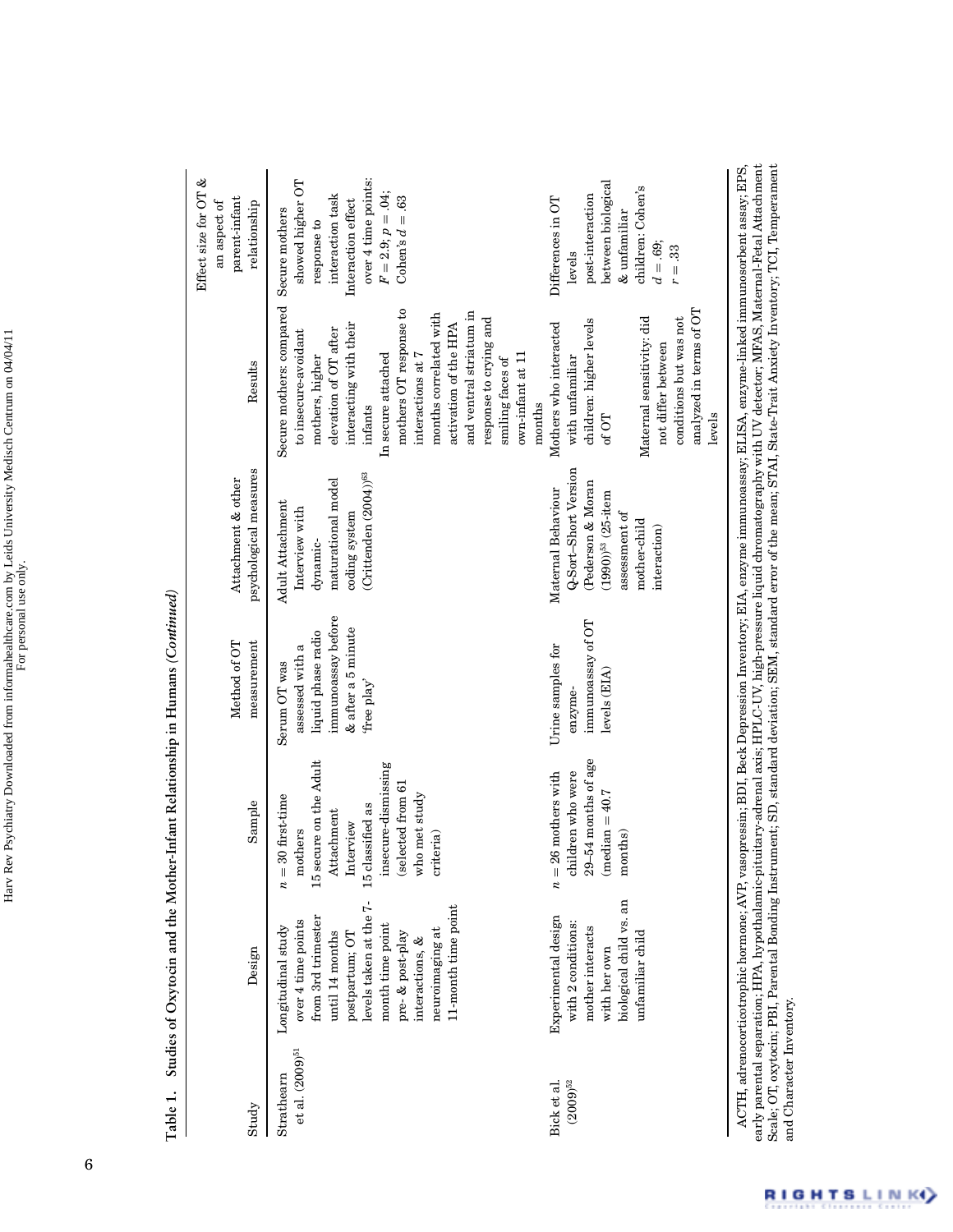role taking, and nesting.<sup>44</sup> Levine and colleagues<sup>43</sup> found that the group who showed an increasing OT pattern over pregnancy also obtained higher scores on two of those subscales—namely, differentiation  $(p < .001)$  and attributing to the fetus  $(F (2, 42) = 8.00; p < 0.001)$ . The differentiation subscale measures the cognitive capacity to differentiate the fetus from self and includes items such as "I enjoy watching my tummy jiggle as the baby kicks inside." The attributing-to-the-fetus subscale includes items such as "It seems the baby kicks and moves just to keep me from resting."<sup>44</sup> These findings might suggest that the pattern with increasing OT is associated with enhancing the pregnant woman's social cognition and conceptualization of her infant.

These findings need to be considered, however, in the light of psychometric and data-analytic limitations. Some concerns have been expressed in the literature about the reliability and validity of using the MFAS subscales;<sup>55</sup> for instance, reliabilities were originally reported to range from Cronbach's alpha .52 to .73, but a confirmatory factor analysis of the scale items did not support the proposed subscale structure.56 Levine's study reported an acceptable Cronbach alpha coefficient of .86 for the MFAS as a whole. The five different typologies related to OT were constructed inductively and would require replication in a larger sample.

In the second study, Feldman and colleagues,<sup>45</sup> examined the same cohort and time-point assessments but reported on additional measures in the early postpartum of maternal behavior and maternal representations—that is, the cognitive representations of the attachment relationship—using selfreport and observational measures, along with plasma cortisol. Feldman and colleagues found no correlation between OT levels and any demographic factor, including breast feeding. This study was the first to report significant correlations between OT levels in the early postpartum and both maternal behavior and maternal representations. High cortisol levels in the early postpartum were found to be negatively related to high-quality maternal behavior. In a hierarchical multiple regression, high OT and low cortisol predicted the quality of maternal behavior in the first month postpartum. This pioneering study was exemplary in using detailed observational assessment of parenting and in examining the combined effects of two important hormones, OT and cortisol.

Both studies used enzyme immunoassay to measure OT levels. The majority of studies of OT levels in humans have used radioimmunoassay techniques.57−<sup>61</sup> A study comparing enzyme immunoassay with radioimmunoassay for plasma OT levels found these methods to be strongly correlated  $(r=.90).<sup>62</sup>$ 

## **Mothers After the Postpartum**

In a study on 26 mothers from various ethnic backgrounds, and using a counterbalanced design, Bick and Dozier<sup>52</sup> observed interactive behavior of the mothers in a computer game with their four-year-old children or with unfamiliar children of the same age. The children were asked to sit on mothers' laps during the game (for about 25 minutes). Physical contact included whispering to each other, counting while holding each others' hands, sitting together while listening to short stories, and playing tickling games. Maternal sensitivity, positivity and closeness, stress and unease, and the amount of time in close physical contact were rated by coders blind for the specific experimental condition. Ratings did not appear to be significantly different in biological versus unfamiliar dyads. The mothers provided urine samples for enzyme immunoassay of OT levels after the interactive game. All of the laboratory visits took place about the same time in the morning.

Bick and Dozier<sup>52</sup> found that OT levels were higher among mothers after interactions with unfamiliar children than following interactions with their own children. This surprising finding was explained by the potential anxiolytic role of OT in lowering the level of stress when one is confronted with a social stressor. Interacting with an unfamiliar child might constitute a more stressful encounter than interacting with the biologically related child, and to require modulation of stress indexed by higher OT production. OT might have lowered mothers' defensive reactions against the unfamiliar child and stimulated maternal, affective behavior despite the absence of both a biological bond and a history of interactive experiences. The authors did not report associations between OT levels and behavioral ratings across or within conditions. Individual differences in level of sensitivity might be correlated with differences in OT levels, as was found by Feldman and her colleagues<sup>45</sup> in mothers during the postpartum period.

Strathearn, Fonagy, Amico, and Montague<sup>51</sup> conducted a modified version of the Adult Attachment Interview (AAI) with pregnant women. They selected 15 mothers with a secure attachment style and 15 with an insecure-avoidant attachment style, classified using Crittenden's dynamicmaturational approach to coding the AAI.63 At 7 months after birth, the mothers were observed interacting with their babies during a five-minute free-play session, and serum OT was assessed with a liquid phase radioimmunoassay before and after the interactions. At 11 months after birth, the firsttime mothers were asked, while in an fMRI scanner, to look at smiling, neutral, and crying faces of their own 7-monthold infants. The specific procedure was that the mothers were exposed to 60 pictures of smiling, neutral, and crying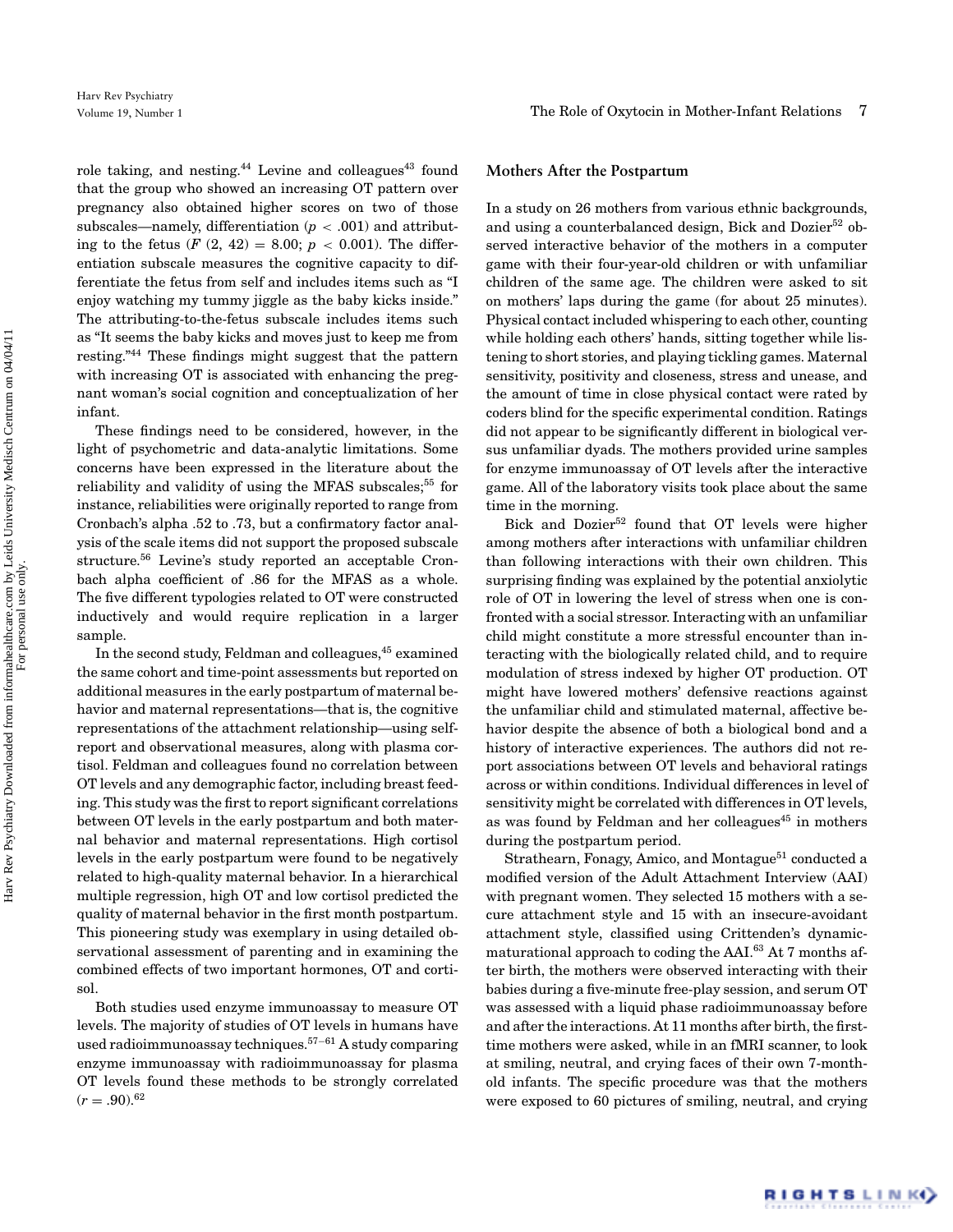faces in the scanner, half of which were depicting their own infants, and the other half unfamiliar but matched.

Strathearn and colleagues<sup>51</sup> found that after interacting with their infants, secure mothers' serum OT levels were more elevated than those of insecure-dismissing mothers. OT response to the free-play interactions at 7 months was significantly higher in securely attached mothers as measured by the AAI, a result that was strongly correlated with activation of hypothalamus/pituitary region and the ventral striatum in response to smiling and crying own-infant face cues in the scanner at 11 months. These brain regions are considered to be involved in oxytocinergic and dopamineassociated reward processing. These associations were significantly different for secure versus insecure-dismissing mothers. The authors speculated that OT may be one mechanism by which socially relevant cues activate dopaminergic pathways and thus reinforce behavior. Mothers with secure attachment patterns when interacting with their infants may produce more OT, which increases the experience of reward and which may, in turn, contribute to the mother's ability to provide consistent, nurturant care. This hypothesis needs further research in which OT responses are measured simultaneously with brain activation, and in which the quality of interactions during free play is assessed. Also, adult attachment representations should be established with the widely validated Berkeley approach, $64$  although the extent to which such additional studies would alter Strathearn and colleagues' findings is open to debate. Despite the need for further research, this study is unique in addressing the role of OT on various levels of maternal functioning and in trying to relate OT levels directly to brain activation.

#### **Nonpregnant Women**

Tops and colleagues $47$  examined the relationship between OT, cortisol, attachment, and anxiety in 18 adult women who were normal cycling or taking oral contraceptive pills. The study was experimental and used a within-subjects doubleblind design in which the participants were examined under two conditions: after being given either cortisol or placebo. The article discussed here, however, reports only on the placebo data examining the relationship between naturally occurring OT and cortisol levels, on the one hand, and attachment and anxiety measures, on the other. The measures used were the temperament scale of the Temperament and Character Inventory, whose four scales are novelty seeking, harm avoidance, reward dependence, and persistence. The reward dependence scale includes a five-item attachment subscale examining the expression and sharing of emotions with friends.<sup>47</sup> Anxiety was measured using the State-Trait Anxiety Inventory. OT was measured by radioimmunoassay techniques. The study found that OT was correlated with

the attachment subscale but not with any other temperament scale or with state anxiety. An association between OT and state anxiety was found to be modulated by attachment; that is, when the associations between OT and attachment and between state anxiety and attachment were controlled, a stronger association between OT and state anxiety emerged.47

The Temperament and Character Inventory is not designed as an adult attachment self-report questionnaire but as an assessment of temperament and personality. The advantages and limitations of self-report questionnaires of attachment, as compared to the structured interview such as the Adult Attachment Interview, has recently been subjected to a meta-analytic approach: the association between security measured by the AAI and security in self-report attachment style was found to be very small (mean  $r =$ .09).<sup>65</sup> The study by Tops and colleagues<sup>47</sup> used a measure of attachment that is another step removed from the selfreport methodology and relies on the association found in some studies between personality characteristics and attachment scores on self-report attachment measures. For instance Chotai and colleagues $^{66}$  found that the reward dependency scale of the Temperament and Character Inventory correlated positively with secure attachment using the Attachment Style Questionnaire (partial correlation coefficient  $r = .22$ ). The manner in which the study by Tops and colleagues $47$  operationalized the construct of attachment consequently limits its conclusions.

# **Children**

A study by Fries and colleagues<sup>40</sup> compared children who had experienced early neglect and institutionalization but subsequent adoption into families  $(n = 18)$  and children who were reared by their biological parents  $(n = 21)$ . Children had periods of 30-minute interactions with either their mothers or unfamiliar females, with timed physical contact. Urine was collected after the task, and each assessment was separated by at least seven days. In addition, the first urine of the day was collected over four days; the result was averaged to arrive at an estimate of basal OT levels. Compared to those who had experienced early neglect, children reared by their biological parents tended to show higher OT levels after interactions with their mothers, although the association failed to reach conventional alpha level ( $p = 0.056$ ). The groups showed no differences after interacting with the female stranger, and their basal OT levels were also the same.

These children were, on average, around four years of age. The neglected children had spent an average of 16.6 months immediately after birth in orphanages and had spent on average of 34.6 months (range, 10–48 months) with their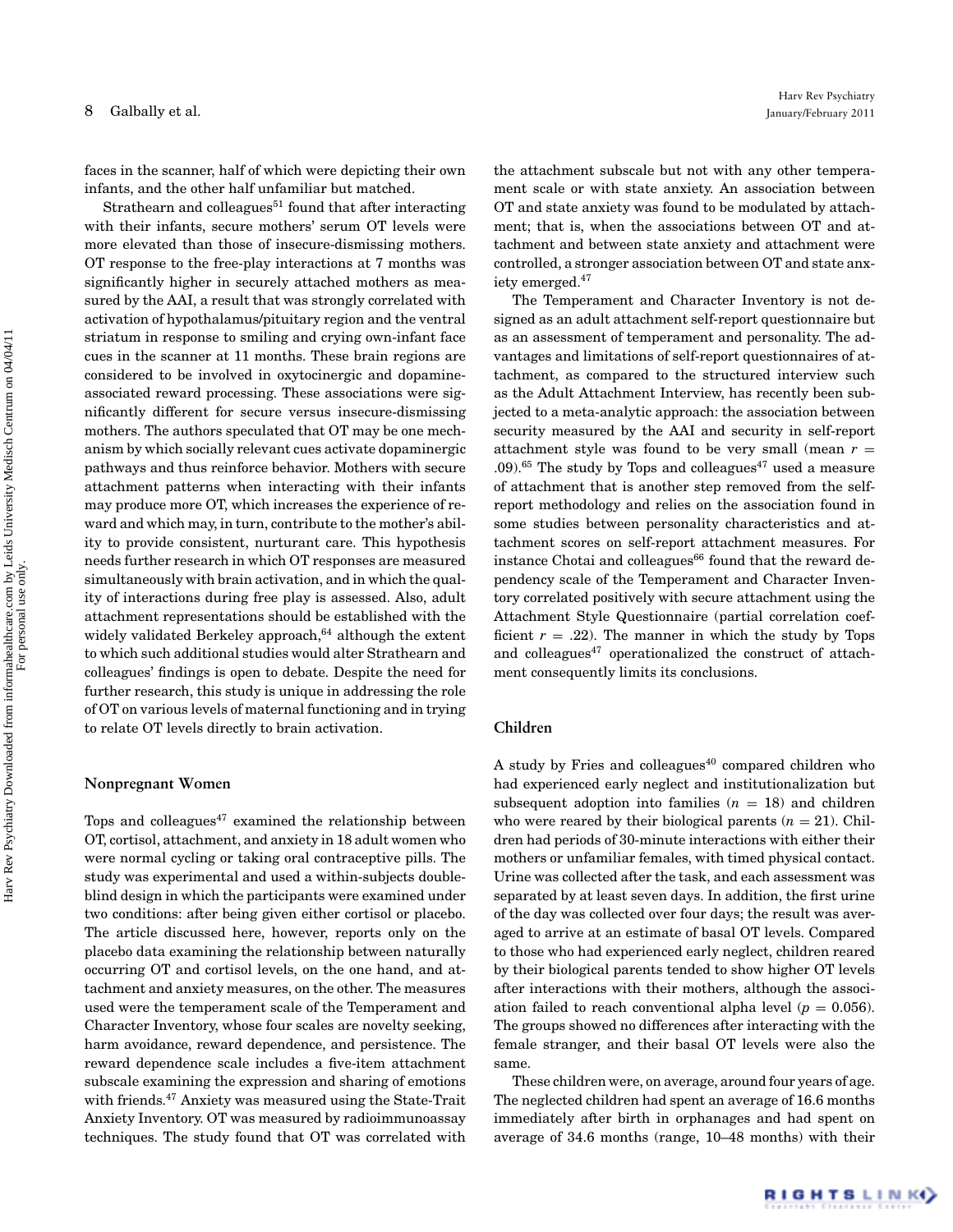adoptive parents. Socioeconomic variables in the parents were controlled for, and developmental disability was excluded. The authors included no assessment of parent-child relations in either the neglect or control group and also no information on parental variables such as maternal depression.

The study used radioimmunoassay techniques to assess OT levels in the urine. Early studies (1964, 1973) that compared urinary and plasma measures of OT found significant discrepancies in results,67*,*<sup>68</sup> but in a more recent study (1987) using OT infusion, radioimmunoassay measurements of OT in plasma and urine were found to be comparable, with urinary and plasma levels related.<sup>69</sup> Although this same study also found that random samples of urine were poorly related to plasma levels (only a small fraction of OT was found to be being cleared in the urine, and the number of subjects was small), the authors concluded that measurement of urinary OT was sensitive to variations in OT levels during infusion.<sup>69</sup> Since this latter finding leaves it uncertain whether urinary basal OT levels are reliable, it raises questions about Fries and colleagues' finding<sup>40</sup> of no difference in basal OT levels. Indeed, Anderson<sup>70</sup> has raised concerns about the urinary measures of OT used in the Fries study, about the sensitivity of the specific techniques used, and about the inconsistencies between the OT levels found in that study and other data on OT levels. He therefore argued that the urinary OT findings of the Fries study should be "disregarded."

## **Young Adult Men**

Meinlschmidt and Heim's study<sup>41</sup> of nine young men with a history of early parental separation (EPS) and ten controls examined the response to double-blind, intranasal OT or placebo. The measures included a self-report questionnaire on five types of early childhood trauma. The authors categorized these traumas as follows: traumatic sexual; divorce or separation of parents; death of family member or close friend; victim of violence; and "other."42 Those who reported permanent or prolonged separation from a parent before age 13 years were included in the EPS group. Those included in controls reported no category of childhood trauma. Samples of salivary cortisol, measured and analyzed using fluorescence immunoassay, were taken before and at four time points after OT or placebo was administered. Following administration of OT, EPS subjects experienced an increase in salivary cortisol, whereas controls experienced a significant decrease. The pattern of cortisol over time also differed in EPS subjects, compared to controls, following OT administration: the decline was more attenuated in EPS subjects.

It is difficult to draw definite conclusions about OT levels from this study. It was not specifically about motherinfant relations; the separation could be from either parent and at any age under 13 years. It did not directly examine OT levels. It did not provide details of the circumstances surrounding the early parental separation (with the consequence that it is unclear whether the separation was from the primary caretaker for all subjects). And the numbers in each group were small. However, like the study by Fries and colleagues,<sup>40</sup> this study by Meinlschmidt and Heim<sup>41</sup> does suggest a potential link between the quality of early parental care and later OT functioning.

Interestingly, this study used salivary cortisol to examine the effects of centrally administering OT, whereas all other studies identified for this review measured peripheral OT levels. No studies in this review directly measured central OT levels—for instance, through cerebrospinal fluid levels (which is no doubt due to the invasive nature of central measurement for research participants). No existing studies show that centrally administered OT exerts direct effects on OT receptors or even that it acts on other neurotransmitter systems.<sup>41</sup> A review of peptides and their capacity to cross the blood-brain barrier indicated only that it is likely, despite some uncertainty, that peptides, including OT, are capable of crossing.71 The correlation between central and peripheral levels of OT and the effects of centrally administered OT on receptor regions have yet to be established. Qualifications notwithstanding, Meinlschmidt and Heim's study, $41$  which examines the effects of early adversity through central administration of OT rather than by measuring peripheral levels of OT, adds to the overall evidence that OT plays a role in human attachment.

#### **Young Adults**

Gordon and colleagues $49$  examined  $45$  young adults (21 men and 24 women) who were not romantically attached. They examined plasma OT and salivary cortisol (both taken in the afternoon) and four self-report measures: State-Trait Anxiety Inventory, Beck Depression Inventory, Adult Attachment Styles, and the Parental Bonding Instrument. OT and cortisol were both analyzed using enzyme immunoassay techniques similar to that used by Levine and colleagues<sup>43</sup> and Feldman and colleagues.45 Eighteen participants had blood drawn twice to confirm the stability of OT during the experimental period. Psychological distress was found to be negatively associated with OT levels, and bonding was found to be positively associated with OT. Cortisol levels were associated with attachment anxiety but not with attachment avoidance (as measured by the Adult Attachment Styles questionnaire), and there was not a significant association with OT. As previously discussed it remains uncertain whether self-report questionnaires, which predominantly focus on current adult relationships, are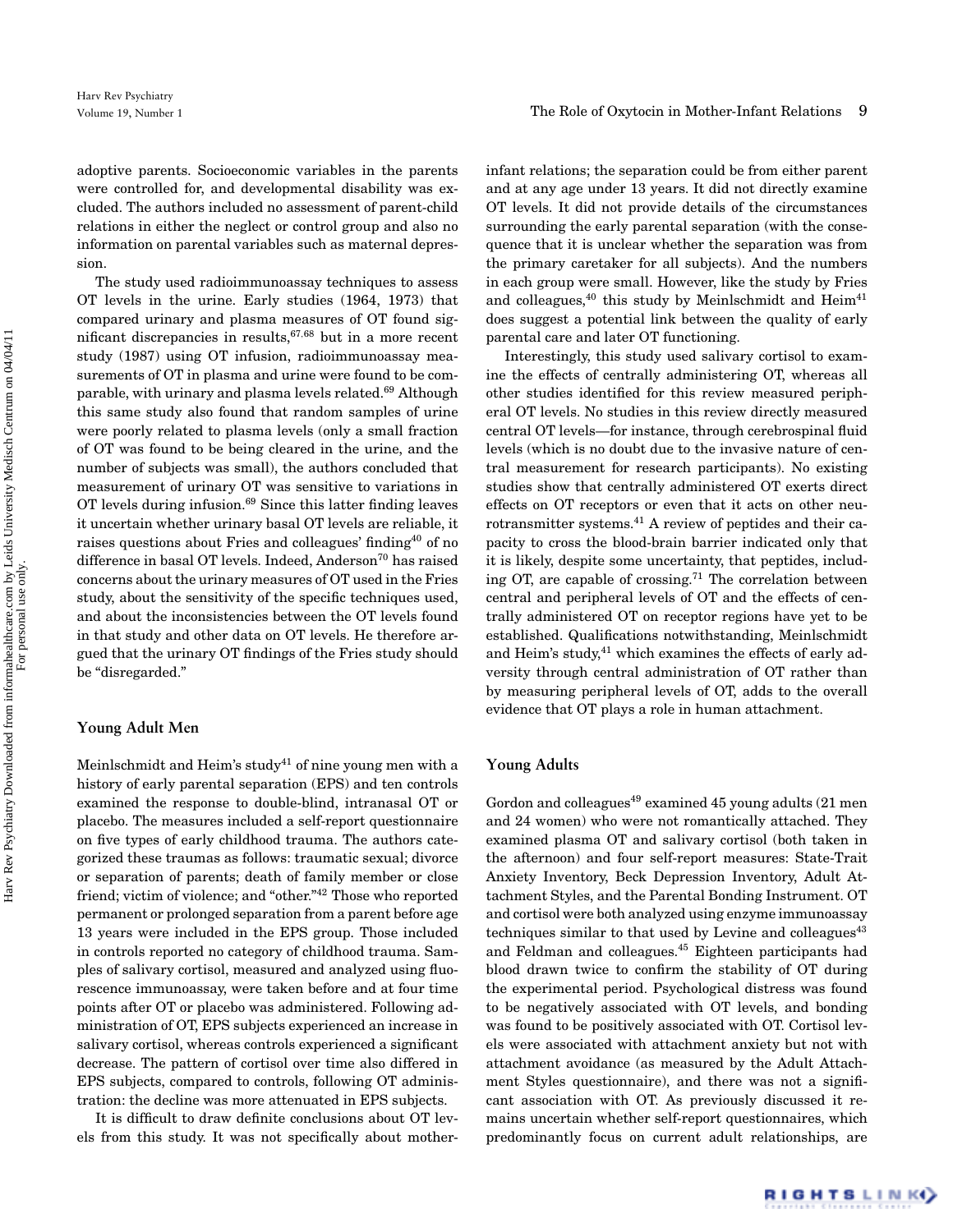comparable to the Adult Attachment Interview, which explores the childhood parental relationship in relation to adult attachment state of mind.72 This study's finding of no association between attachment and OT may consequently reflect the nature of the attachment assessment. What the study does provide is preliminary data that early parental relationship, vulnerability to depression/anxiety, and OT may be related.

## **DISCUSSION**

Research on early mother-infant relations has predominantly been focused on social and psychological factors that may contribute to the quality of early maternal care. The large literature in animal research suggests, however, that biological factors contribute strongly to both the quality of maternal care of infants and the intergenerational transmission of the motivation and capacity to provide care to infants. Far fewer studies examine directly the biological systems known to be involved in the human attachment and caregiving systems. The planning and design of such studies is difficult and challenging because of the complex interplay of behavioral, psychological, and biological levels of analysis.

Assessment of attachment has evolved over five decades and now includes numerous different measures and methods of assessment such as experimenter-rated observations, laboratory-based experimental procedures, self-report questionnaires, narrative-based play tasks, and structured interview methods. Although the validity and reliability of these various instruments across the human lifespan continue to be matters of investigation and debate, robust findings link the assessment of attachment in mothers (even while still pregnant) using the Adult Attachment Interview with the transmission of these attachment patterns to their infants assessed using the Strange Situation Procedure.<sup>13</sup>

One of the general limitations of current research on OT in humans involving intergenerational transmission of attachment is that no studies have included in their methodology the more established and extensively validated measures of adult and infant attachment in order to examine the role of neuroendocrinological indices such as OT in the development of attachment. Equally, little of the developmental research methodology used in the observation and assessment of mother-infant interaction over the first 12 months has been integrated into neuroendocrinological research. With regard to observed maternal behavior, one study—the pioneering investigation by Feldman and colleagues45—did apply, among other micro-analytic measures, the Yale Inventory of Parent Thought and Action, which is a valid observational measure. Bick and Dozier<sup>52</sup> observed interactive maternal behavior during a game and

used, among other measures, the maternal behavior Q-sort for sensitivity. In two studies—by Meinlschmidt and Heim<sup>41</sup> and by Strathearn and colleagues<sup>51</sup>—the participants' experience of being parented was assessed. Nevertheless, we still have a long way to go before we understand the role of OT in initiating and maintaining human maternal behavior, in generating affective and motivational states associated with caregiving, in forming social bonds, and in transmitting maternal behavior intergenerationally.

Significant measurement issues also need to be addressed. Within the eight identified studies, seven measured OT peripherally, and one measured cortisol in response to intranasal OT administration. No studies identified directly measured central OT levels—for instance, through cerebrospinal fluid levels. The correlation between central and peripheral OT is uncertain since two studies of pregnant women have found no correlation between CSF and plasma OT levels.57*,*<sup>73</sup> No differences in CSF OT levels in pregnant versus nonpregnant women have been identified.<sup>57</sup> Given that OT is produced both centrally and peripherally, further investigation of the relation between peripheral and central levels of OT is needed in order to understand the accuracy of the peripheral measures and to resolve uncertainty as to the proper manner of measuring OT. Two findings suggest that peripheral OT levels are valid indicators of the functioning of the brain. First, OT levels appear to be stable over time.43*,*<sup>45</sup> Second, maternal OT levels have been correlated with activation of hypothalamus/pituitary region and the ventral striatum in response to smiling and crying pictures of their own infants.<sup>51</sup>

An accumulating body of research on diverse aspects of human behavior points toward a potential link between neuroendocinological changes and maternal behavior in humans. While this research is not directly about attachment, it suggests that OT levels and the responsiveness of the oxytocinergic system to emotional stimulation varies considerably from one individual to another.<sup>61</sup> Evidence also suggests that  $\overline{OT}$  in humans alters response to stress<sup>36</sup> and aids in reading nonverbal social cues<sup>39</sup>—both of which are potentially important aspects of early maternal-infant interactions and key components of the attachment system. OT has also been demonstrated to facilitate interaction with an unfamiliar child. This finding suggest that OT has a role in the transition from the first stages of interacting with the newborn baby to establishing a bond during the weeks and months after this initial period.<sup>52</sup> Finally, a recent genetic study found that a gene-by-gene interaction between polymorphisms in OT receptor and serotonin transporter genes was significantly associated with maternal sensitivity.<sup>74</sup>

Although the research in understanding the contribution of neuroendocrinological factors to mother-infant relationship is still in its early stages, some preliminary theoretical

For personal use only.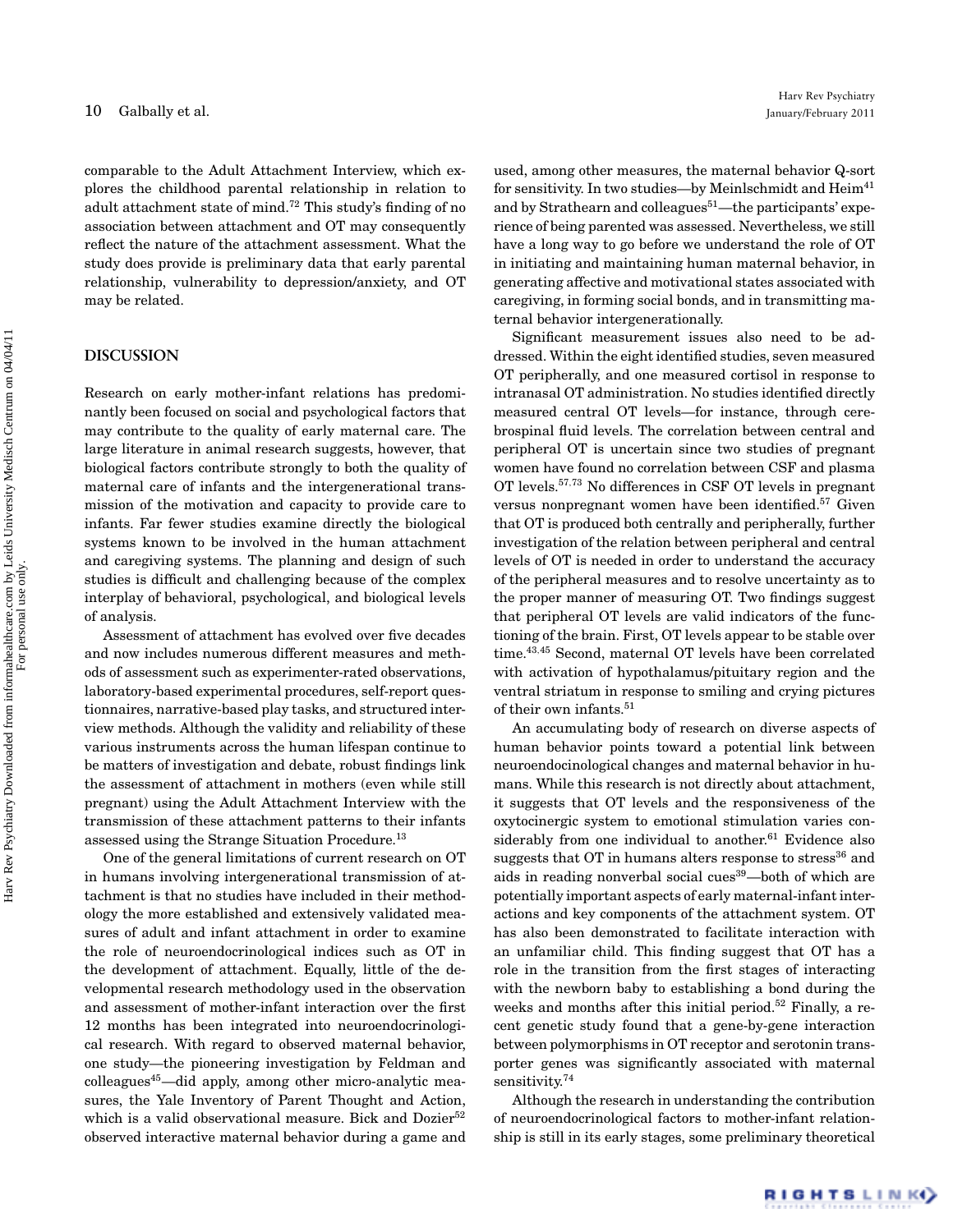models can be proposed for future testing. A distinction needs to be drawn between two different aspects of development: first, the development of infant attachment patterns across the infant's first few years of life, and second, the influence of such patterns on a mother when she is called upon to provide maternal care in adulthood.

In infancy, the evidence from animal studies suggests that central OT receptors are pruned on the basis of the quality of maternal care provided.<sup>10−12</sup> This process has been referred to as a form of early epigenetic programming, which suggests that variation in infants' attachment patterns may be underpinned by neural receptivity to OT release.75 Since OT release is thought to reduce anxiety by reducing amygdala activation and dampening hypothalamic-pituitary-adrenal activity, it may play an anxiolytic role in the regulation of mood and social stress. Differences in infant attachment patterns may reflect different degrees of central receptivity to OT production or, indeed, different levels of OT production. These comments are speculative since the role of individual differences in OT receptivity or production and the relationship of these differences to infant attachment patterns have not yet been investigated in humans. Further research is needed.

More research has been conducted on the regulation of maternal behavior via the OT system across the perinatal developmental period. Thus, when a woman becomes pregnant, the OT produced by both the mother and her fetus across pregnancy is likely to be a factor influencing the motivational and affective process that is referred to as antenatal bonding. In particular, Feldman and colleagues $45$ found strong evidence to support this aspect of the theory. They also found evidence of associations between changes in OT levels across pregnancy and the quality of maternal care such as the maternal bonding behaviors and maternal representations of the relationship. Biologically speaking, priming of maternal brain systems for maternal behavior involves an interaction between the oxytocinergic system and the mesolimbic dopamine reward circuit across pregnancy and the postpartum period.10*,*<sup>11</sup> Some evidence for this interaction comes from the Strathearn and colleagues' study<sup>51</sup> linking OT response following mother-infant interactions with elevated activity in those areas of the brain. OT produced both centrally and peripherally is released over the course of pregnancy and in substantial amounts during delivery.

OT production in mothers is maintained postnatally by lactation and also in response to innate infant behaviors such as suckling, clinging, facial expressions, and vocal calls.76*,*<sup>77</sup> The location of OT receptors in the human brain suggests that in the infant, attachment-eliciting signals may act as cues to central OT release that is reinforced, in turn, via an interaction with dopamine-associated brain pathways. OT release in the mother is assumed to have an inverse relationship to stress responses. Since OT release is rapid in response to external stimulation and has effects on the limbic system and orbitofrontal cortex, it acts to potentiate a response to a range of pro-social behaviors, including facial recognition, social memory, and trust—all of which are theoretically associated with maternal caregiving behavior and the dyadic function of the attachment system.

Finally, one of the central hypotheses of attachment theory is that the infant's attachment system serves as a foundation for a future caregiving behavioral system, and high concordance has been found for such intergenerational transmission of attachment patterns. A complete theory of OT's role in human attachment would therefore need to combine these two models of infant attachment and maternal caregiving. Attachment theory suggests that the priming of the maternal caregiving system through infant interaction may itself be building upon a neurobiological basis of OT receptivity that was laid down during mother's own infancy and that, in itself, is a product of her own experience of caregiving. Attachment theory does not suggest that the attachment relationship would be dependent on pregnancy, postnatal lactation, or feeding, as it assumes that infants develop attachment relationships with their mothers, fathers, and other caregivers if they interact on a regular basis. Since the production of OT is by no means restricted to mothers, extending OT studies on mothering and mother-infant attachment to fathering and father-infant attachment, as well as to all parental caregivers, is a fascinating next research step. The first study along these lines has recently been published.78

The foundation of attachment reflects the interaction of psychological and biologically co-evolved processes between parent and infant that remain poorly understood. Moreover, in view of the limited amount of research on OT in humans, we can no more than speculate at present about OT's role in human development. The first wave of pathbreaking studies reviewed here, however, strongly suggests that OT has an important role in the development and regulation of parentinfant relationships in humans.

The authors wish to thank Harry Georgiou for his advice and for the information he provided about measurement methods for oxytocin; Michelle Leech for her invaluable advice regarding critical appraisal of research methodology; and the Fellows and Faculty of the 2010 International Psychoanalytic Association Research Training Program held at University College London—and in particular, Peter Fonagy, Robert Emde, and Patrick Luyten.

*Declaration of interest:* The authors report no conflicts of interest. The authors alone are responsible for the content and writing of the article.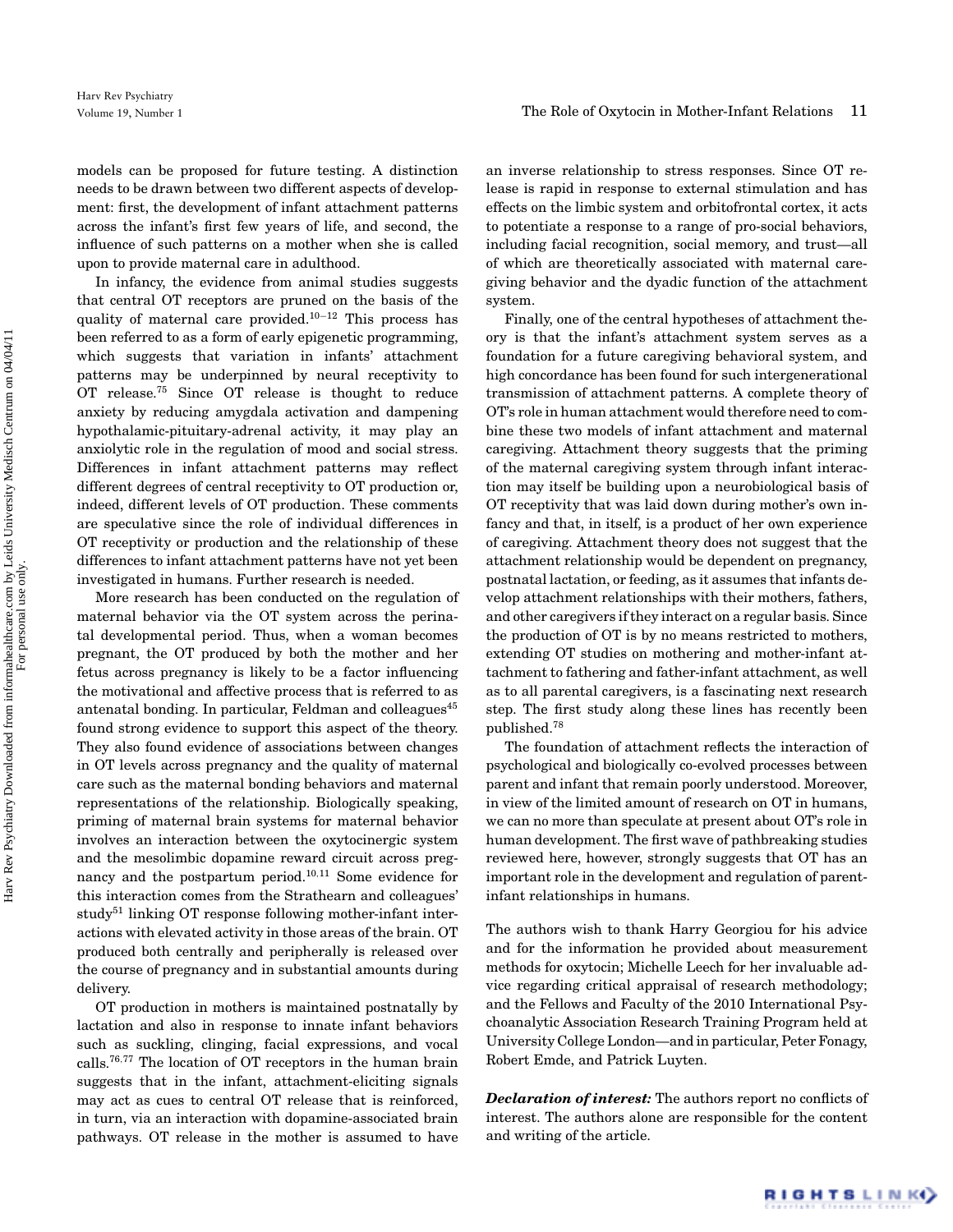# **REFERENCES**

- 1. Insel T, Young AH. Neuropeptides and the evolution of social behaviour. Curr Opin Neurobiol 2000;10:784–9.
- 2. Carter CS, Altemus M. Integrative functions of lactational hormones in social behavior and stress management. Ann N Y Acad Sci 1997;807:164–74.
- 3. Numan M, Fleming AS, Levy F. Maternal Behaviour. In: Neill JD, ed. Knobil and Neill's physiology of reproduction. 3rd ed. Amsterdam, Boston: Elsevier, 2006.
- 4. Williams GL, Gazal OS, Leshin LS, Stanko RL, Anderson LL. Physiological regulation of maternal behavior in heifers: roles of genital stimulation, intracerebral oxytocin release, and ovarian steroids. Biol Reprod 2001;65:295–300.
- 5. Febo M, Numan M, Ferris CF. Functional magnetic resonance imaging shows oxytocin activates brain regions associated with mother-pup bonding during suckling. J Neurosci 2005;25:11637–44.
- 6. Pedersen CA, Vadlamudi SV, Boccia ML, Amico JA. Maternal behavior deficits in nulliparous oxytocin knockout mice. Genes Brain Behav 2006;5:274–81.
- 7. Algers B, Uvnas-Moberg K. Maternal behavior in pigs. Horm Behav 2007;52:78–85.
- 8. Dwyer CM. Individual variation in the expression of maternal behaviour: a review of the neuroendocrine mechanisms in the sheep. J Neuroendocrinol 2008;20:526–34.
- 9. Pedersen CA, Boccia ML. Oxytocin links mothering received, mothering bestowed and adult stress responses. Stress 2002;5:259–67.
- 10. Champagne F, Diorio J, Sharma S, Meaney MJ. Naturally occurring variations in maternal behavior in the rat are associated with differences in estrogen-inducible central oxytocin receptors. Proc Natl Acad Sci U S A 2001;98:12736–41.
- 11. Champagne F, Meaney MJ. Like mother, like daughter: evidence for non-genomic transmission of parental behavior and stress responsivity. Prog Brain Res 2001;133:287– 302.
- 12. Francis DD, Champagne FC, Meaney MJ. Variations in maternal behaviour are associated with differences in oxytocin receptor levels in the rat. J Neuroendocrinol 2000;12: 1145–8.
- 13. Prior V, Glaser D. Understanding attachment and attachment disorders. Theory, evidence and practice. London: Jessica Kingsley, 2006.
- 14. Meins E, Fernyhough C, Fradley E, Tuckey M. Rethinking maternal sensitivity: mothers' comments on infants' mental processes predict security of attachment at 12 months. J Child Psychol Psychiatry 2001;42:637–48.
- 15. Meins E, Fernyhough C, Wainwright R, Das Gupta M, Fradley E, Tuckey M. Maternal mind-mindedness and attachment security as predictors of theory of mind understanding. Child Dev 2002;73:1715–26.
- 16. Arnott B, Meins E. Links among antenatal attachment representations, postnatal mind-mindedness, and infant attachment security: a preliminary study of mothers and fathers. Bull Menninger Clin 2007;71:132–49.
- 17. Klaus MH, Trause MA, Kennell JH. Does human maternal behaviour after delivery show a characteristic pattern? Ciba Found Symp 1975;(33):69–85.
- 18. Krpan KM, Coombs R, Zinga D, Steiner M, Fleming AS. Experiential and hormonal correlates of maternal behavior in teen and adult mothers. Horm Behav 2005;47:112–22.
- 19. Robson KM, Kumar R. Delayed onset of maternal affection after childbirth. Br J Psychiatry 1980;136:347–53.
- 20. Sosa R, Kennell J, Klaus M, Robertson S, Urrutia J. The effect of a supportive companion on perinatal problems, length of labour, and mother-infant interaction. N Engl J Med 1980;303:597–600.
- 21. Flinn M, Ward C, Noone R. Hormones and the human family. In: Buss DM, ed. The handbook of evolutionary psychology. Hoboken, NJ: John Wiley & Sons, 2005.
- 22. Schore AN. Affect regulation and the origin of the self. Hillsdale, NJ: Lawrence Erlbaum, 1994.
- 23. Greenbough W, Black J. Induction of brain structure by experience: substrates for cognitive development. In: Gunnar MR, Nelson CA, eds. Developmental behavioral neuroscience. Hillsdale, NJ: Lawrence Erlbaum, 1992:155–200.
- 24. Felitti VJ, Anda RF, Nordenberg D, et al. Relationship of childhood abuse and household dysfunction to many of the leading causes of death in adults. The Adverse Childhood Experiences (ACE) Study. Am J Prev Med 1998;14:245–58.
- 25. Fonagy P, Target M, Gergely G. Attachment and borderline personality disorder. Psychiatr Clin North Am 2000;23: 103–22.
- 26. Zeanah CH Jr., ed. Handbook of infant mental health. 2nd ed. New York: Guilford, 2000.
- 27. Kessler RC, Magee WJ. Childhood adversities and adult depression: basic patterns of association in a US national survey. Psychol Med 1993;23:679–90.
- 28. Wakschlag LS, Hans SL. Early parenthood in context: implications for development and intervention. In: Zeanah CH, ed. Handbook of infant mental health. 2nd ed. New York: Guilford, 2000:129–44.
- 29. Main M, Goldwyn R. Predicting rejection of her infant from mother's representations of her own experience: implications for the abused-abusing intergenerational cycle. Child Abuse Negl 1984;8:203–17.
- 30. Insel TR. A neurobiological basis of social attachment. Am J Psychiatry 1997;154:726–35.
- 31. Burbach JPH, Young LJ, Russell JA. Oxytocin: synthesis, secretion and reproductive functions. In: Neill JD, ed. Knobil and Neill's physiology of reproduction. Elsevier, 2006.
- 32. Frasch A, Zetzsche T, Steiger A, Jirikowski GF. Reduction of plasma oxytocin levels in patients suffering from major depression. Adv Exp Med Biol 1995;395:257–8.
- 33. Carter CS. Oxytocin and sexual behavior. Neurosci Biobehav Rev 1992;16:131–44.
- 34. Uvnas-Moberg K, Widstrom A-M, Nissen E, Bjorvell H. Personality traits in women 4 days postpartum and their correlation with plasma levels of oxytocin and prolactin. J Psychosom Obstet Gynaecol 1990;11:261–73.
- 35. Chiodera P, Salvarani C, Bacchi-Modena A, et al. Relationship between plasma profiles of oxytocin and adrenocorticotropic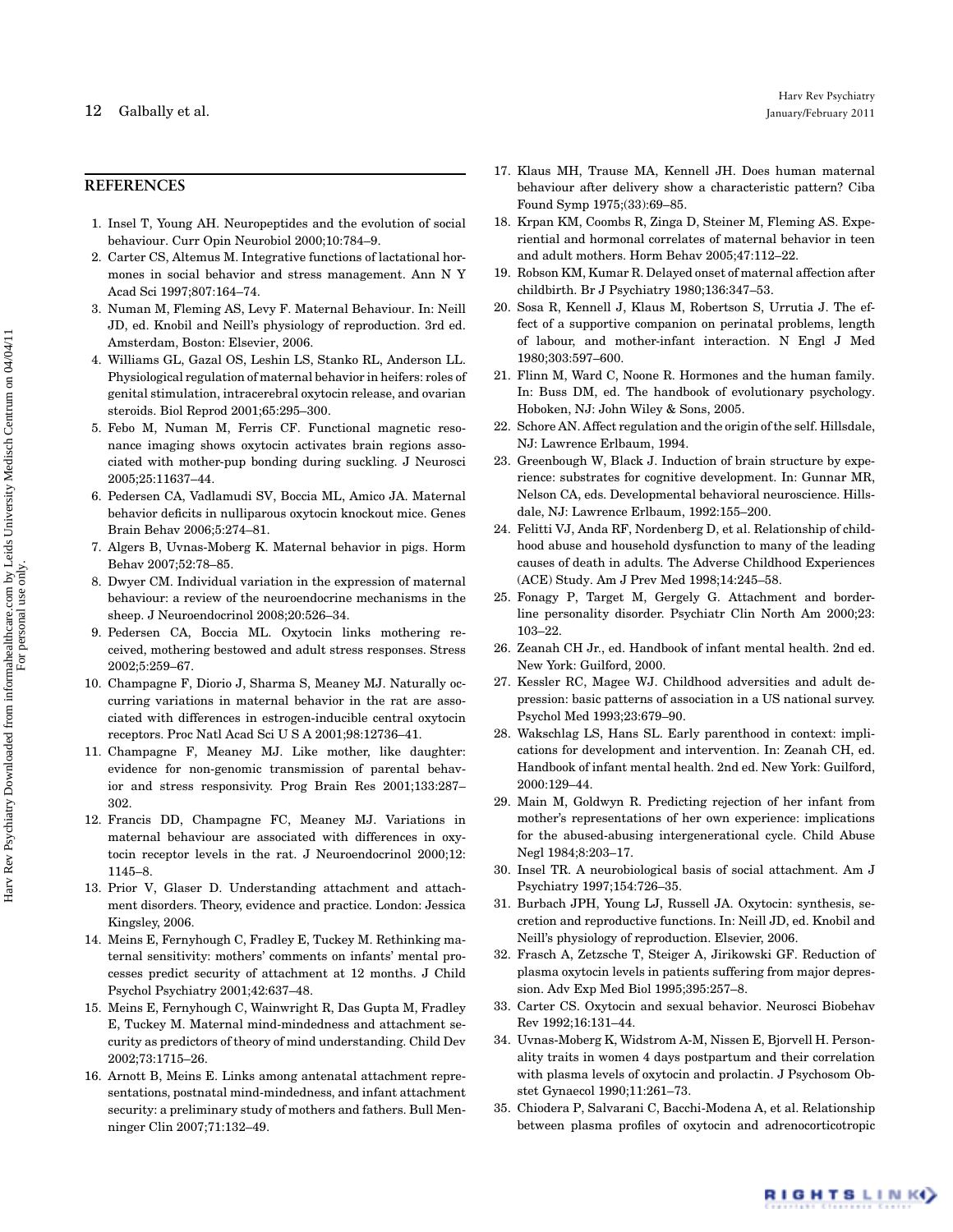hormone during suckling or breast stimulation in women. Horm Res 1991;35:119–23.

- 36. Light KC, Smith TE, Johns JM, Brownley KA, Hofheimer JA, Amico JA. Oxytocin responsivity in mothers of infants: a preliminary study of relationships with blood pressure during laboratory stress and normal ambulatory activity. Health Psychol 2000;19:560–7.
- 37. Uvnas-Moberg K, Bjokstrand E, Hillegaart V, Ahlenius S. Oxytocin as a possible mediator of SSRI-induced antidepressant effects. Psychopharmacology (Berl) 1999;142:95–101.
- 38. Mezzacappa ES, Katlin ES. Breast-feeding is associated with reduced perceived stress and negative mood in mothers. Health Psychol 2002;21:187–93.
- 39. Domes G, Heinrichs M, Michel A, Berger C, Herpertz SC. Oxytocin improves "mind-reading" in humans. Biol Psychiatry 2007;61:731–3.
- 40. Wismer Fries AB, Ziegler TE, Kurian JR, Jacoris S, Pollack SD. Early experience in humans is associated with changes in neuropeptides critical for regulating social behaviour. Proc Natl Acad Sci U S A 2005;102:17237–40.
- 41. Meinlschmidt G, Heim C. Sensitivity to intranasal oxytocin in adult men with early parental separation. Biol Psychiatry 2007;61:1109–11.
- 42. Pennebaker JW, Susman JR. Disclosure of traumas and psychosomatic processes. Soc Sci Med 1988;26:327–32.
- 43. Levine A, Zagoory-Sharon O, Feldman R, Weller A. Oxytocin during pregnancy and early postpartum: individual patterns and maternal-fetal attachment. Peptides 2007;28: 1162–9.
- 44. Cranley MS. Development of a tool for the measurement of maternal attachment during pregnancy. Nurs Res 1981;30: 281–4.
- 45. Feldman R, Weller A, Zagoory-Sharon O, Levine A. Evidence for a neuroendocrinological foundation of human affiliation: plasma oxytocin levels across pregnancy and the postpartum period predict mother-infant bonding. Psychol Sci 2007;18: 965–70.
- 46. Feldman R, Weller A, Leckman JF, Kvint J, Eidelman AI. The nature of the mother's tie to her infant: maternal bonding under conditions of proximity, separation and potential loss. J Child Psychol Psychiatry 1999;40:929–40.
- 47. Tops M, van Peer JM, Korf J, Wijers AA, Tucker DM. Anxiety, cortisol, and attachment predict plasma oxytocin. Psychophysiology 2007;44:444–9.
- 48. Cloninger C, Przybeck T, Svrakic D, Wetzel R. The temperament and character inventory (TCI): a guide to its development and use. St. Louis, MO: Center for Psychobiology of Personality, Washington University, 1994.
- 49. Gordon I, Zagoory-Sharon O, Schneiderman I, Leckman JF, Weller A, Feldman R. Oxytocin and cortisol in romantically unattached young adults: associations with bonding and psychological distress. Psychophysiology 2008;45: 349–52.
- 50. Brennan KA, Clark CL, Shaver PR. Self-report measurement of adult attachment: an integrative overview. In: Simpson JA, Rholes WS, eds. Attachment theory and close relationships. New York: Guilford, 1998.
- 51. Strathearn L, Fonagy P, Amico J, Montague PR. Adult attachment predicts maternal brain and oxytocin response to infant cues. Neuropsychopharmacology 2009;34:2655–66.
- 52. Bick J, Dozier M. Mothers' concentrations of oxytocin following close, physical interactions with biological and nonbiological children. Dev Psychobiol 2009;52:100–7.
- 53. Pederson D, Moran G, Sitko C, Campbell K, Ghesquire K, Acton H. Maternal sensitivity and the security of infant-mother attachment: a Q-sort study. Child Dev 1990;61:1974–83.
- 54. Zak PJ, Kurzban R, Matzner WT. Oxytocin is associated with human trustworthiness. Horm Behav 2005;48:522–7.
- 55. Muller ME. A critical review of prenatal attachment research. Sch Inq Nurs Pract 1992;6:5–21.
- 56. Muller ME, Ferketich S. Factor analysis of the maternal fetal attachment scale. Nurs Res 1993;42:144–7.
- 57. Takagi T, Tanizawa O, Otsuki Y, Sugita N, Haruta M, Yamaji K. Oxytocin in the cerebrospinal fluid and plasma of pregnant and nonpregnant subjects. Horm Metab Res 1985;17:308–10.
- 58. Dawood MY, Ylikorkala O, Trivedi D, Fuchs F. Oxytocin in maternal circulation and amniotic fluid during pregnancy. J Clin Endocrinol Metab 1979;49:429–34.
- 59. Leake RD, Waters C, Rubin RT, Buster JE, Fisher D. Oxytocin and prolactin responses in long-term breast-feeding. Obstet Gynecol 1983;62:565–8.
- 60. Leake RD, Weitzman RE, Glatz TH, Fisher DA. Plasma oxytocin concentrations in men, nonpregnant women, and pregnant women before and during spontaneous labor. J Clin Endocrinol Metab 1981;53:730–3.
- 61. Turner RA, Altemus M, Enos T, Cooper B, McGuinness T. Preliminary research on plasma oxytocin in normal cycling women: investigating emotion and interpersonal distress. Psychiatry 1999;62:97–113.
- 62. Yasuda T, Mohri Z, Murakami Y, et al. Enzyme immunoassay for oxytocin. Endocrinol Jpn 1989;36:641–6.
- 63. Crittenden PM. Patterns of attachment in adulthood: a dynamic-maturational approach to analyzing the Adult Attachment Interview. 2004.
- 64. Hesse E. The adult attachment interview: protocol, method of analysis and empirical studies. In: Cassidy J, Shaver PR, eds. Handbook of attachment theory, research and clinical applications. 2nd ed. New York: Guilford, 2008.
- 65. Roisman GI, Holland A, Fortuna K, Fraley RC, Clausell E, Clarke A. The adult attachment interview and self-reports of attachment style: an empirical rapprochement. J Pers Soc Psychol 2007;92:678–97.
- 66. Chotai J, Jonasson M, Hagglof B, Adolfsson R. Adolescent attachment styles and their relation to temperament and character traits of personality in a general population. Eur Psychiatry 2005;20:251–9.
- 67. Aroskar JP, Chan WY, Stouffer JE, Schneider CH, Murti VV, Duvigneaud V. Renal excretion and tissue distribution of radioactivity after administration of tritium-labeled oxytocin to rats. Endocrinology 1964;74:226–32.
- 68. Boyd NR, Chard T. Human urine oxytocin levels during pregnancy and labor. Am J Obstet Gynecol 1973;115:827–9.
- 69. Amico JA, Ulbrecht JS, Robinson AG. Clearance studies of oxytocin in humans using radioimmunoassay measurements of